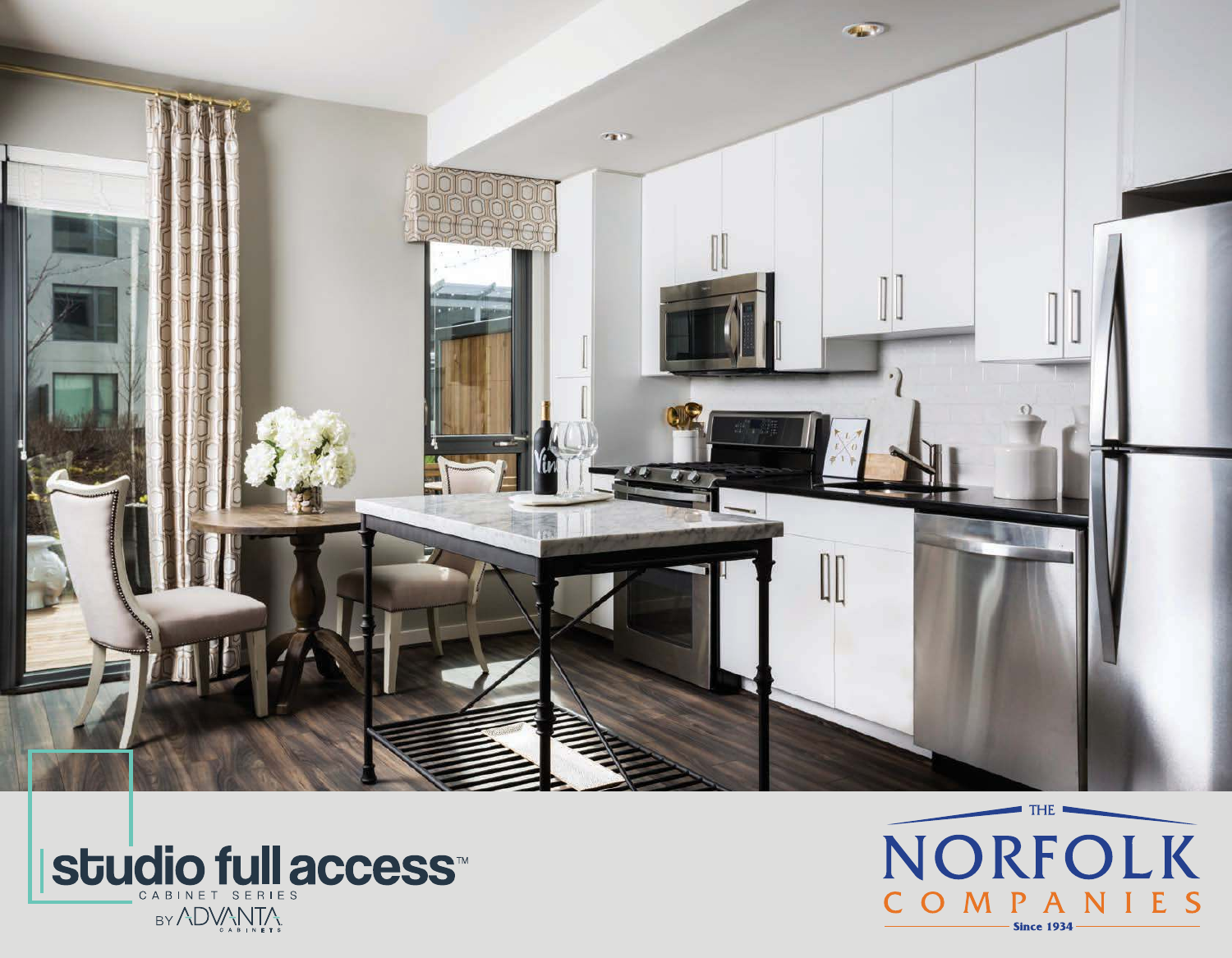# *FRAMELESS* CABINETS, *AFFORDABLE* PRICES

## **STUDIO FULL ACCESS CONSTRUCTION**

### **DURABILITY** with a *modern flair*

**|studio full access™** 

Studio Full Access by Advanta Cabinets is proudly built in the U.S. using quality materials. The frameless construction allows for greater access and easy cleaning. Studio Full Access features the following standard construction elements designed to hold up to life's everyday events:

- Durable, 5/8" thick construction on top, bottom & sides
- 3/4" thick, adjustable white laminate shelves that help prevent sagging
- German-engineered, made in the USA, 6-way adjustable hinges
- German-engineered, made in the USA, integrated drawers. The drawers are constructed with metal white epoxy baked-on finish sides and 5/8" laminated bottom. Easy to clean & 100% load capacity.



### OPTIONAL UPGRADES

Additionally, Studio Full Access by Advanta Cabinets offers optional upgrades to further enhance your new kitchen. Check out these great options to further improve your kitchen & bath:

- ï **Wood Dovetail Drawer:** 5/8" thick, beech hardwood with full extension, undermount soft-close drawer guides. Solid wood strength with full access to the drawer's contents
- ï **Double Wall Metal Drawer:** Made in the USA, full extension drawer system with soft-close BLUMOTION design. Drawer system adapts to different weights and closing forces to give a smooth and silent close every time. Easy to clean, sleek & contemporary look.
- **Soft-Close Hinges:** Integrated & concealed in the hinge arm, this gives your cabinets that "gentle touch" and prevents slamming doors.



WOOD DOVETAIL DRAWER





DOUBLE WALL METAL DRAWER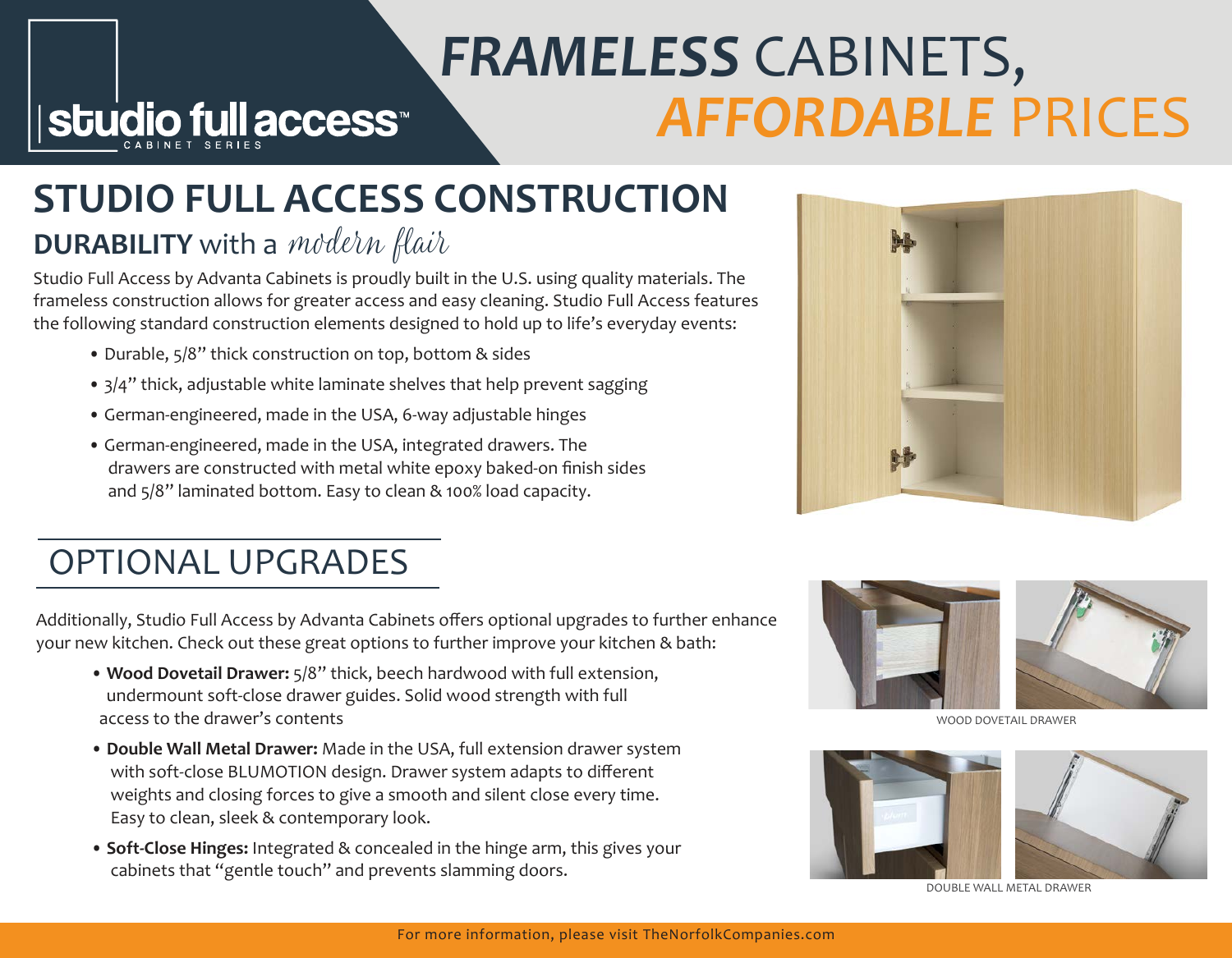# NINE *DOOR STYLES* QUICK *SHIPMENT*



### THERMOFOIL DOOR STYLES



3/4" thick thermofoil shaker door in Exotic White & Fashion Grey. Easy to clean doors without the joint line challenges with painted doors.



**GALLERY AVALON** 3/4" thick thermofoil slab door in Exotic White & Fashion Grey. Easy to clean surface and durable performance.



### LAMINATE DOOR STYLES



### **MADISON UPTOWN**

5/8" thick thermally fused laminate slab door. Both Ash & Graphite are trendy, gray-based colors with striking, textured wood grain patterns. Doors are edgebanded with excellent scratch and wear resistance.



5/8" thick thermally fused laminate slab door. Winterbark, Moonlight & Brownstone are textured, on-trend colors. Doors are edgebanded with excellent scratch & wear resistance.

### UNIQUE DESIGN & STORAGE FEATURES

Vertical Lift-Up Wall Cabinets • Vetro Aluminum

Doors • Matching Interior Open Wall Cabinets •

Tall Wardrobe With Drawer Cabinets • Floating

Vanity Assortment